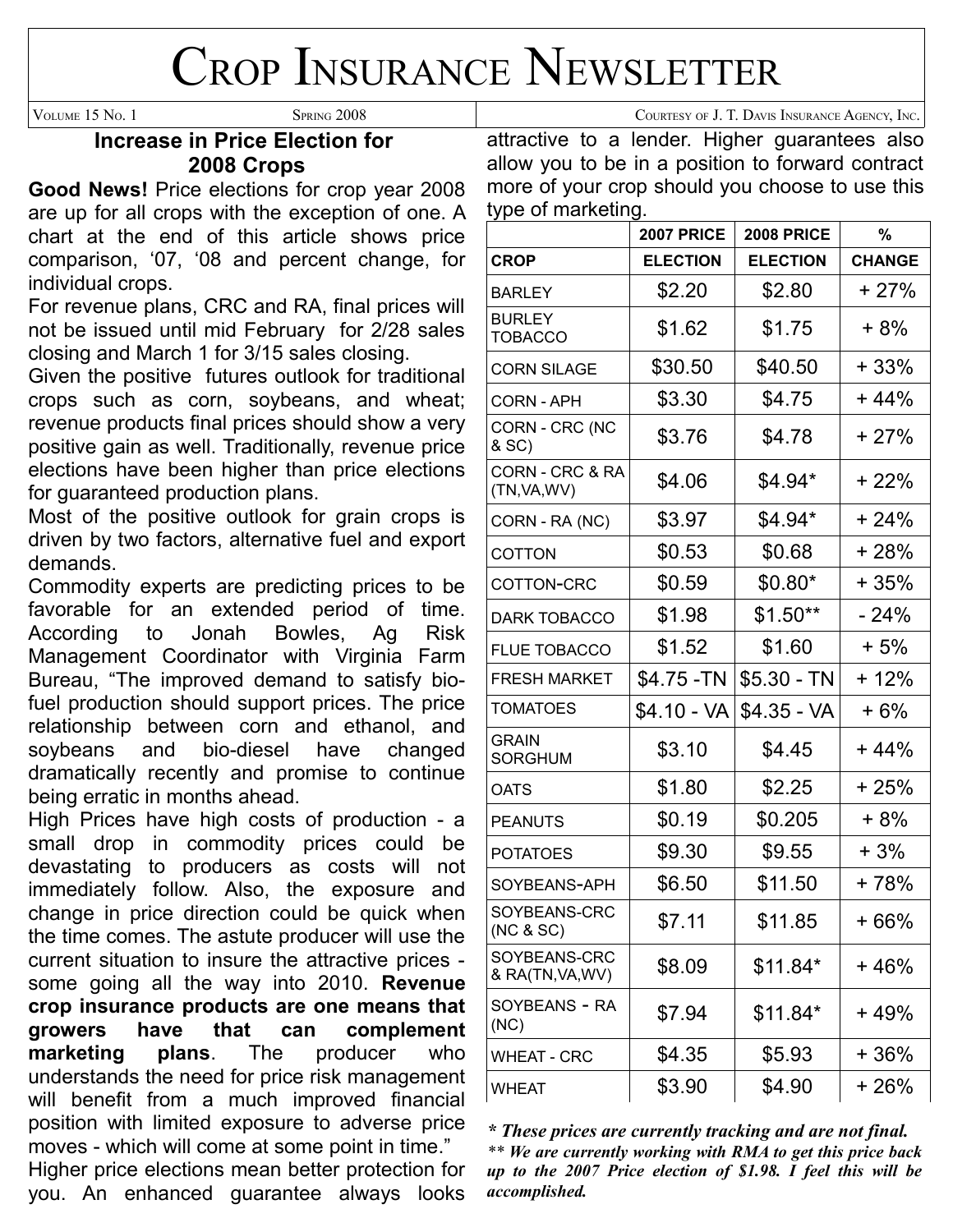#### *Continued from page 1*

When Price elections increase, premium will increase proportionately yet the premium rate remains the same.

A natural reaction to increased premiums would be - Should I reduce my coverage level? I posed this question to two Agriculture Risk Management Specialists to get their comments.

The first comment comes from Dr. Art Barnaby, Extension Specialist, Risk Management, Kansas State University. Art has been instrumental in designing revenue products for the Federal Crop Insurance Corporation. Art's comments are "**No. Avoid that temptation**. If your past coverage level was the correct choice a year ago it is the correct choice today. It is equivalent of trading in a Ford for a new Cadillac then you want to cut the coverage of the Cadillac back to the value of the Ford. **Cutting coverage makes no sense to me. You have an asset here of a growing crop that is worth approximately twice what it was worth 2 years ago**. In fact, the converse could be true. One may want to increase coverage - but be careful as the subsidy level shrinks at higher levels of coverage."

The second comment comes from Jonah Bowles. "Many agricultural prices are trading considerable higher than one year ago and the cost to insure the crops are higher also. There may be the tendency for the producer to lower his cost

of crop insurance by changing the coverage level, or changing away from a revenue product. I strongly discourage either of these for two reasons - (1) that would leave a greater portion of an improved asset at risk should price or yield drop, and (2) the cost of producing these products has also gone much higher which exposes the grower to a more leveraged risk if prices or yield drop. **Lowering crop insurance coverage could have a devastating impact on profits in 2008 if prices and/or yield drop-even just a little**."

**On average, a producer would receive about 25% less in loss payments if he chose to reduce coverage from 70% to 65% level.**

### 2007 - Record Year for Crop Losses

Just when you thought it could not get any worse along came 2007. 2007 will set an all-time record for crop losses due to the excessive heat and drought conditions experienced throughout the Southeast.

Prior to 2007, 2003 was the highest loss year on record. Ironically 2003's losses were mainly attributed to excessive precipitation - a year of record rainfall in some areas for the agricultural growing season.

The prior year 2002, with losses attributed to drought, had held the record before 2003.

Bottom line, **out of the past**

#### 1 Volume 15 No. 1 Spring 2008 Courtesy of J. T. Davis Insurance Agency, Inc.

**six years, three have set successive records for crop losses** - 2002 & 2007 for drought and 2003 for excessive precipitation. I think it is safe to say that we are in a very volatile weather cycle. Moreover, weather experts say to expect more of the abnormal to be the normal.

### Crop Insurance Required for Crop Disaster Payments

On May 27, 2007, President Bush signed into law a bill that provides disaster assistance to producers who suffered a loss in 2005, 2006, or 2007 for crops planted or prevented from planting up to February 28, 2007. President Bush, on December 26, 2007 signed an amendment which extends the 2007 crop year to include the entire year.

As a requirement to qualify for a payment through the Farm Service Agency (FSA), **only producers who obtained crop insurance coverage will be eligible for a Crop Disaster Payment (CDP)**. I am told that this will be a requirement in the future, as well, when disaster declarations are declared.

If you have already signed up for disaster aid at FSA using 2005 or 2006, and 2007 was your greatest loss year of 2005, 2006, & 2007, you need to go back to FSA and reapply.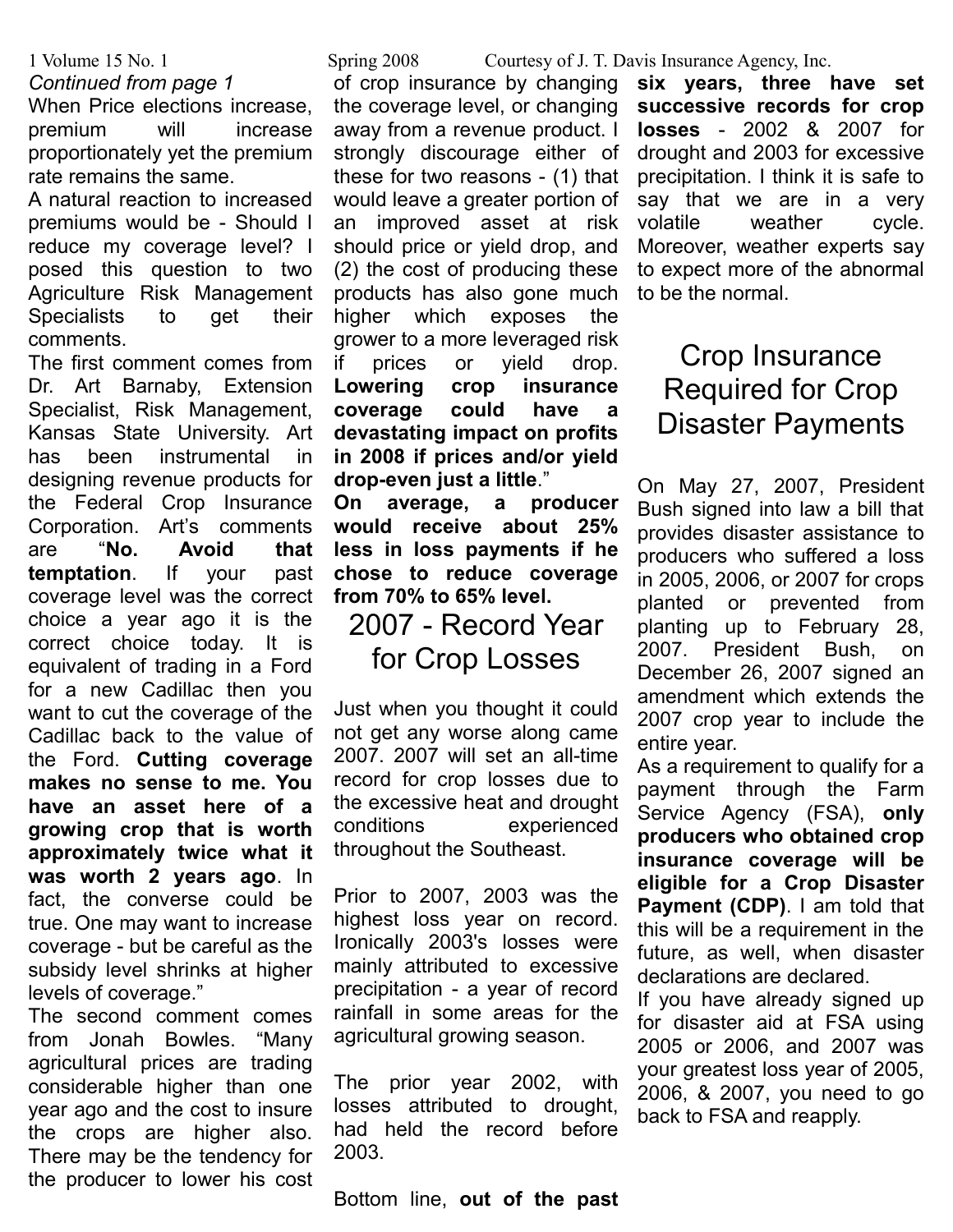"*OUR BUSINESS IS KEEPING YOU IN BUSINESS"*

### Agricultural Baseline Projections: U.S. Crops, 2007-2016

*The following article excerpts were taken from a recent USDA Economic Research Service Article.*

Strong expansion of cornbased ethanol production in the projections affects virtually every aspect of the field crops sector, ranging from domestic demand and exports to prices and the allocation of acreage among crops. Additionally, steady global economic growth assumed in the projections provide a favorable setting for other uses of field crops, which, following the initially large ethanol expansion, supports longer run increases in consumption and trade and **keeps prices at historically high levels**.

Corn prices rise sharply through 2009/10 as increases in ethanol production strengthens corn demand. In the longer run, higher acreage and gains in yields are sufficient to meet slower ethanol production gains and moderate export growth, resulting in rising stocksto-use ratios and falling prices for corn. Nonetheless, **corn prices remain high**.

Soybeans - Acreage reductions for soybeans and declines in stocks from initially large levels lead to large **soybean price increases through the early years of the projections**. In the longer run, soybean prices are projected to fall back somewhat due to supply response in South America.

Wheat prices are held **high in the early years of the projections** despite somewhat higher production as higher corn prices support wheat prices by encouraging increased wheat feed use. **Later in the projections, wheat exports increase** moderately, lowering the stocks-to-use ratio and **raising wheat prices further**.

In summary, prices for traditional crops such as corn, soybeans, and wheat remain favorable for the next ten years due to high demand.

## **Tobacco**

As most of you are aware, the Federal Crop Insurance Corporation (FCIC) is proposing to rewrite and combine all tobacco types into one policy.

A new policy has to be issued as a lot of the language is now outdated due to changes brought about by the Tobacco Quota Buyout of 2004. Albeit,

1 Volume 15 No. 1 Spring 2008 Courtesy of J. T. Davis Insurance Agency, Inc.

you will continue to have a tobacco crop insurance policy and program. The new policy, when issued, will not go into effect before 2009, at the earliest.

Comment period on the new proposed policy ended on July 23, 2007. I had the opportunity to work with a number of grower organizations and individuals in a number of tobacco states on this issue. I also had an opportunity to present the proposed changes at a growers meeting in North Carolina where Congressman Bob Ethridge, Chairman of House Agricultural Subcommittee on General Farm Commodities and Risk Management, was present.

We have worked diligently to assure that you, the tobacco grower, will be treated fairly and equitably as any producer of another crop.

We will be informing you, in the future, of any changes to the current policy.

### Written Agreement To Insure Burley Tobacco

Many producers who have not traditionally grown burley tobacco are adding burley as part of their farming operation.

If you are a new producer of burley in a county where burley has not been traditionally grown, we can insure your crop through a Written Agreement provided you have three years of experience growing any type of tobacco.

A written agreement request must be submitted by us no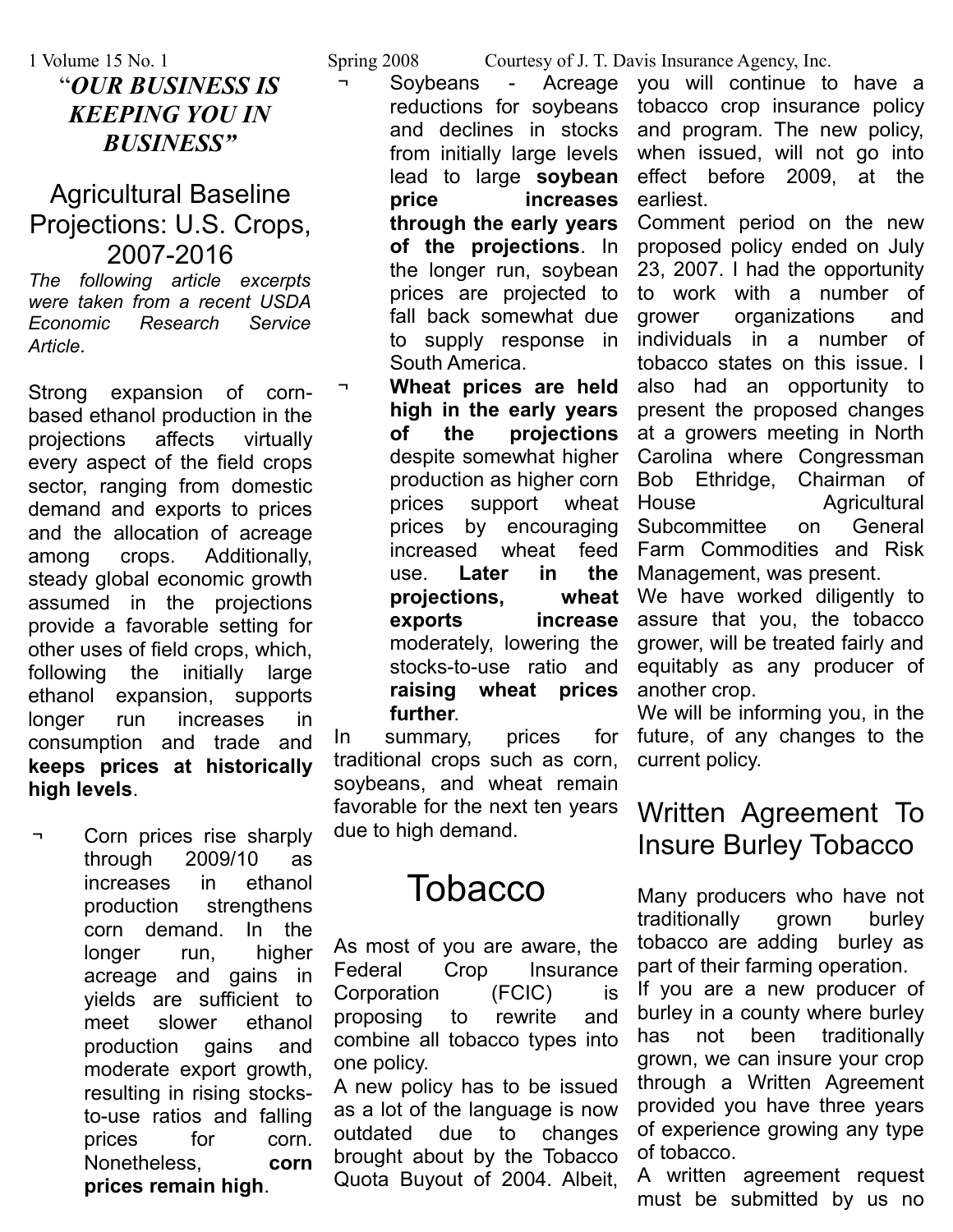later than sales closing date, March 15, 2008. As certain information has to be obtained from FSA, contact us now so we can get the process started. Producers who insured their burley tobacco through a written agreement last year will soon be receiving information from us to sign and return.

We are being told by RMA that actuarial data for nontraditional burley counties may be available for the 2009 crop year. Once in place, written agreements will no longer be needed.

If you are considering a burley crop for '08 give us a call to see what needs to be done to insure your crop.

Plan now to insure your burley for 2008.

### Livestock Risk Protection Coverage

The program is based on the 5 year average of selected revenue reported on IRS Schedule F 1040 or equivalent tax forms, therefore, minimal additional record keeping is required.

### Importance of Reporting Information **Accurately**

As a reminder, provisions were put into the 2005 common policy which provide penalties if information is reported incorrectly. These penalties are in effect for 2005 and subsequent crop years.

Livestock Risk Protection is now available for cattle, lamb and swine producers in Virginia and West Virginia.

There have been 5,146 policies for the 2008 reinsurance year sold to date.

Payout to date has been in excess of \$7.5 million to livestock producers.

Feed cost is the main driving factor for this trend. December 2008 corn was trading recently at \$5.27/bu and has been on a steady climb since early October when it was trading at \$3.85/bu.

Comments by Jonah Bowles: Good news for grain producers cannot be good news for livestock growers. **Higher feed prices will continue to put pressure on livestock prices going forward. Cattle producers who are concerned about an adverse market move should consider Livestock Risk** This penalty is referred to as the Misreported Information Factor (MIF). In the next paragraph, I have included the exact language from the Crop Insurance Handbook (CIH) which states the penalty and how it works.

*Misreported Information Factor (MIF). If an insured under or over-reports (misreports information used to determine the liability) by more than 10 percent (the reported liability is less than 90 percent or greater than 110 percent of the correct liability):*

*Any indemnity, prevented planting payment and/or replant payment will be*

1 Volume 15 No. 1 Spring 2008 Courtesy of J. T. Davis Insurance Agency, Inc.

**Protection crop insurance** - a new risk management tool in our area that can be tailored to individual livestock operations.

Feeder cattle future prices have been dropping steadily since mid-October as shown on the chart below

### Adjusted Gross Revenue-Lite

*A Whole Farm Revenue Risk Management Tool*

AGR-Lite is a streamlined whole-farm revenue protection program. Program was introduced into Virginia, North Carolina, West Virginia in 2006 and is **now available in Tennessee and South Carolina for the 2008 crop year.**

This program is designed, and works well, for producers of crops and commodities where there is no traditional coverage, such as most vegetable crops.

*reduced in proportion to the amount of liability misreported in excess of the tolerance.*

Examples of information misreported that could apply the penalty are:

 -number of acres reported by unit are incorrect

 -production history (APH) incorrect

One way to improve upon accuracy of information reported is the use of the 578 Producer Print (578 PP) from FSA.

As our information and FSA information should match we ask you to do the following: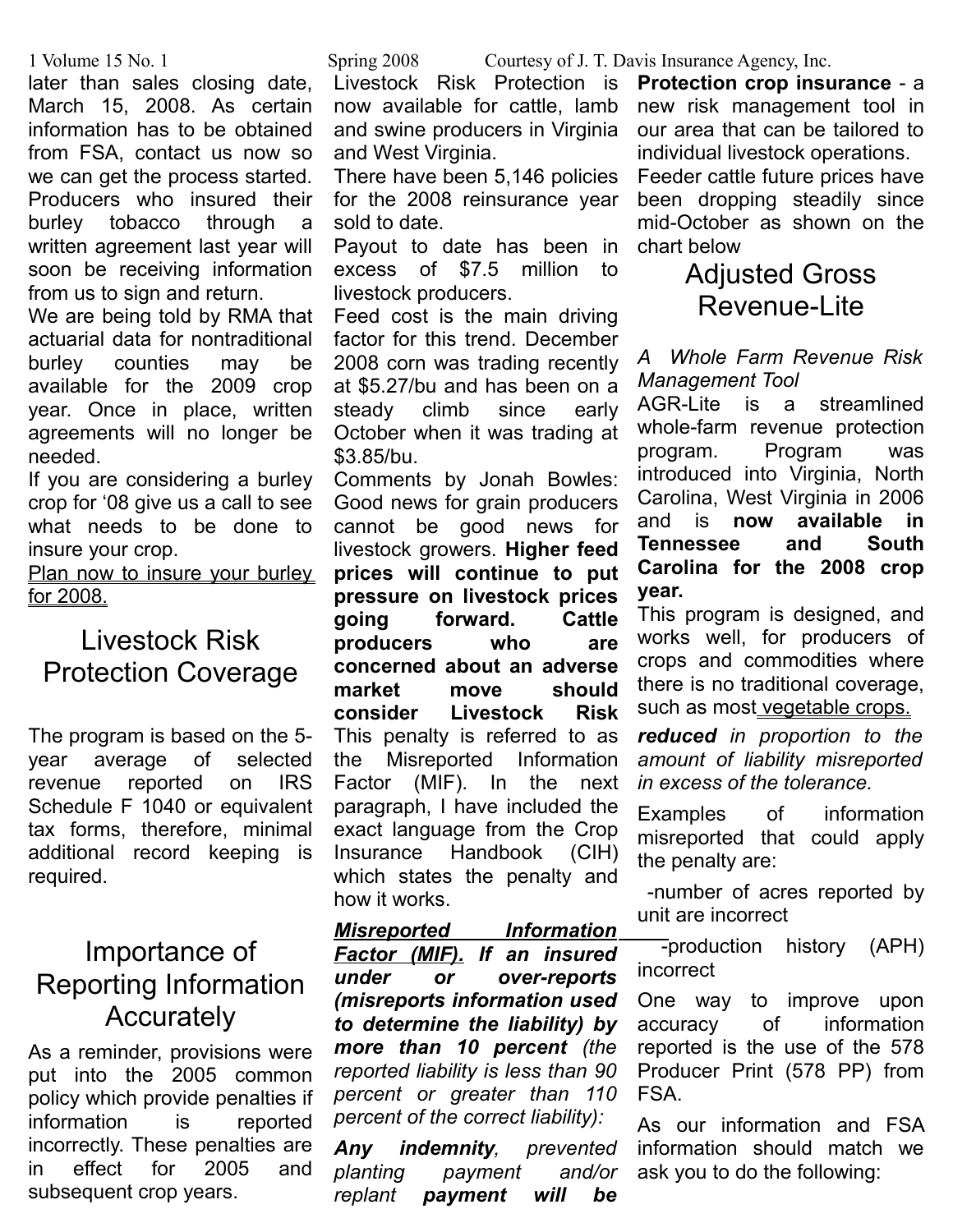#### 1) **submit acreage report to FSA first**

 2) **retain copy of 578 PP** and review to make sure all information is correct

-acres planted

-plant dates

-share arrangement

-tax ID numbers

#### 3) **Make crop report to us from 578 PP**

We will then enter your acreage from the information you submitted.

If we take acreage report by phone or from 578 Producer Print, you will be mailed an Acreage Report Letter along with your summary of coverage which states you have to make any changes or corrections by Acreage Report Date. Any changes after Acreage Report Date are subject to approval by company.

or corrections could result in program benefits being reduced or denied.

### Features of the Crop Insurance Program

### - **60% option to remove low yields**

- A process has been implemented to allow farmers the option of dropping low yields from the APH database by inserting 60% of the county average transitional yield (T yield) into the database should the actual yield for a unit be lower than the 60% T yield.

1 Volume 15 No. 1 Spring 2008 Courtesy of J. T. Davis Insurance Agency, Inc.

### Policy Entity Information

The very first steps toward making sure you are properly insured is to make sure the policy name and tax I.D. number are correct and up to date.

This means how your crops are insured, how they are sold, and how they are recorded at FSA should be one and the same. In certain cases receipts may not match crop insurance schedule of insurance. In those cases, a "paper trail" should show the distribution back to the schedule of insurance. Agricultural Risk Protection Act (ARPA) requires the "Federal Crop Insurance Corporation (FCIC) and the Farm Service Agency (FSA) must reconcile all relevant information received by the corporation or FSA for a producer who receives crop insurance

This process helps keep your average yield up and provides a soft landing particularly in multi year loss situations. You must sign up for this option.

#### - **10% cup protector**

- Your average yield cannot be reduced more than 10% in a given year even if your production is  $0$  for that year.

#### - **Yield floor protector**

 - Depending on the number of years you have been growing a particular crop, your average yield **cannot drop below 80%** of county "T" yield.

coverage." **Make sure policy name and tax I.D. are the same as recorded at FSA**.

Occasionally, insured entity types do change - marital status changes, an individual creates a partnership, corporation, officers added to a corporation, etc. **Any change which involves a social security number (SSN) or tax I.D. number (EIN) must be reported to us by sales closing date** or prior to the crop being planted if the change occurs after sales closing date. Failure to do so will void the policy if reported after sales closing and after the crop is planted.

Correcting a SSN or EIN must be done before acreage reporting date.

Bottom line, notify us of any change or intent to change immediately.

Failure to make timely changes

The above features of the program are designed to keep your guarantee and yields higher.

### Address Update

A number of areas are currently in transition from a rural route address to a 911 address. If this is your case or anytime your address changes, please notify us so we can enter your new mailing address into our mailing database.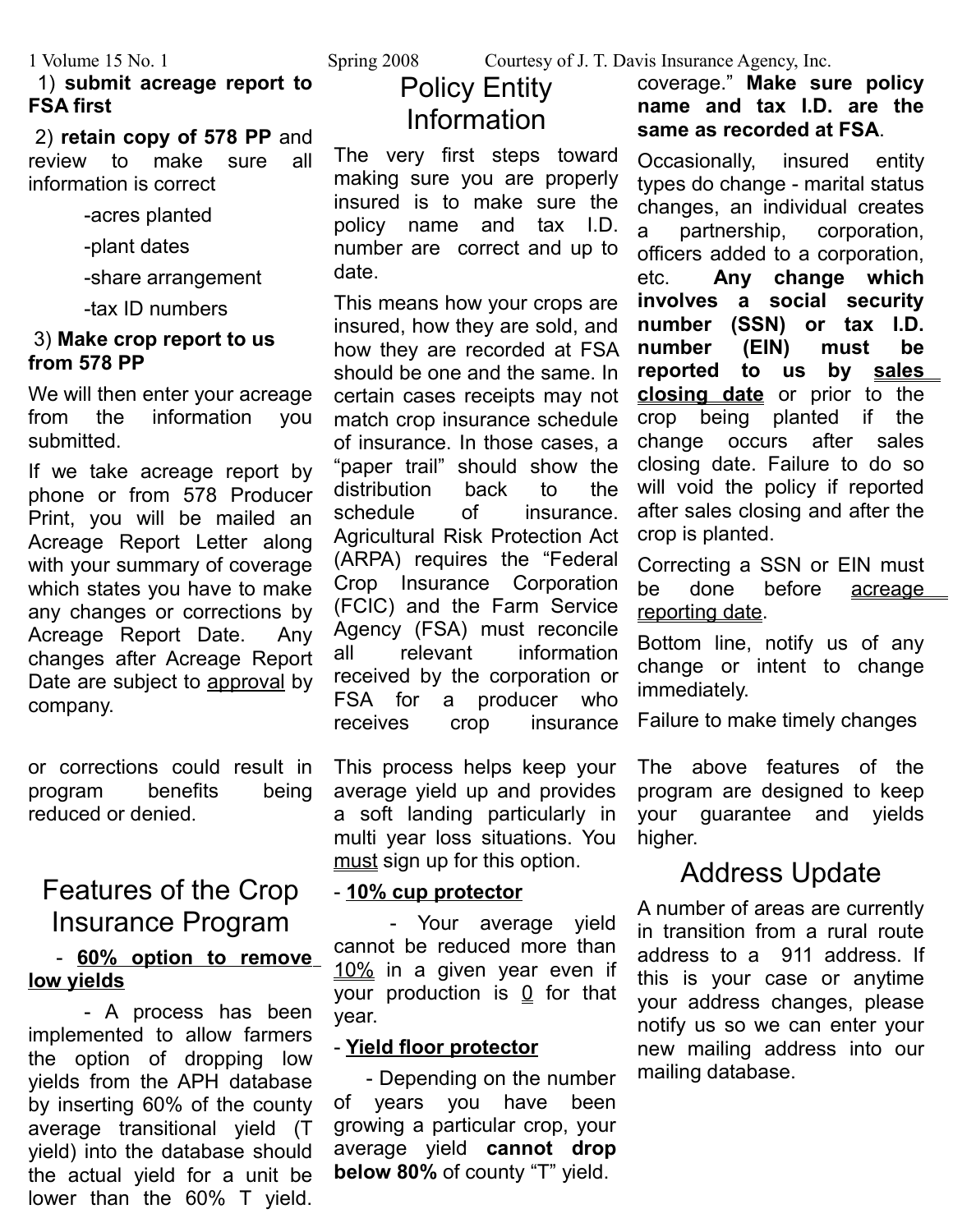### Crop-Hail

Hail - a year's worth of work can disappear in 5 minutes. Moreover, hail is the one catastrophe that is most likely to totally destroy a part of your crop and leave the rest looking fine. The part hail takes out may well be less than the deductible of your Multiple Peril Crop Insurance policy.

Crop-hail insurance can fill that gap. A combination of a MPCI policy and a crop hail add on is the only way to cover the total value of your crop. We can also provide a wind endorsement which changes your crop hail policy to a storm coverage policy. The coverage becomes effective on the second day following the signing of the application by you and the agent.

Once liability capacity is reached by a company for a given county then no more applications can be accepted. So **write your crop hail policy early this season** as capacities for all companies will be limited.

**Better yet, sign up for crop hail continuous coverage - Auto Crop Schedule (ACS)**.Your acreage will be determined from your Multi Peril policy acreage report. Your crop each year will be covered at the same liability as the previous year. There are provisions which will allow you to adjust coverage per acre, change endorsements, and/or cancel for that particular crop year by certain dates.

1 Volume 15 No. 1 Spring 2008 Courtesy of J. T. Davis Insurance Agency, Inc.

## 2008 Weather Outlook for the U.S.

### *Excerpts from the Almanac*

**Summer will be uniformly warmer than normal** across much of the nation. Precipitation will average near or somewhat below normal, except over much of the central U.S. where higher than normal rainfall will occur. The Mid-Atlantic in particular will see occasional bouts of very heavy rainfall, from heavy showery rains and locally strong thunderstorms, and in part generated by tropical activity. **We expect an active tropical season in 2008**, with the Gulf Coast directly in the crosshairs for hurricanes in mid-July, mid-August, and mid-September. **The associated tropical moisture from such systems is likely to flow northward, creating a threat of excessive rainfall over many eastern locations**.

### Crop Insurance on the Horizon

Pasture, Rangeland, and Forage (PRF) pilot program has been implemented in a number of midwestern states as well as select counties in Pennsylvania and South Carolina.

In 2007, 9710 policies were sold covering 27,565,091 acres with \$370,216,532 in total liability.

This program, if it had been available in other Southeast states, would have paid big dividends in 2007. We will

surely want to push for expansion of this program.

### We Bring To You:

 \* individual risk management planning

\* toll-free phone service

1-800-248-5480

 \* experienced, competent adjusting staff

 \* office personnel with combined insurance experience of 90 years

 \* devoted 100% to crop insurance

\* fast claim turn-around

\* e-business capabilities

## A Time for Changes

**Sales closing for all spring crops in VA, TN, and WV is** *March 15, 2008.* **NC sales closing is** *February 28, 2008*.

Sale closing for fall crops is September 30.

What does this mean for you? It's time to review the information on your crop insurance policies.

Your crop insurance policy is a continuous policy. If you do not make a change, including cancellation, your policy for the upcoming year and subsequent years will be in place with the current plan and level of coverage that you elected the previous year.

You may want to give us a call to go over what crops and counties you currently have on your policy.